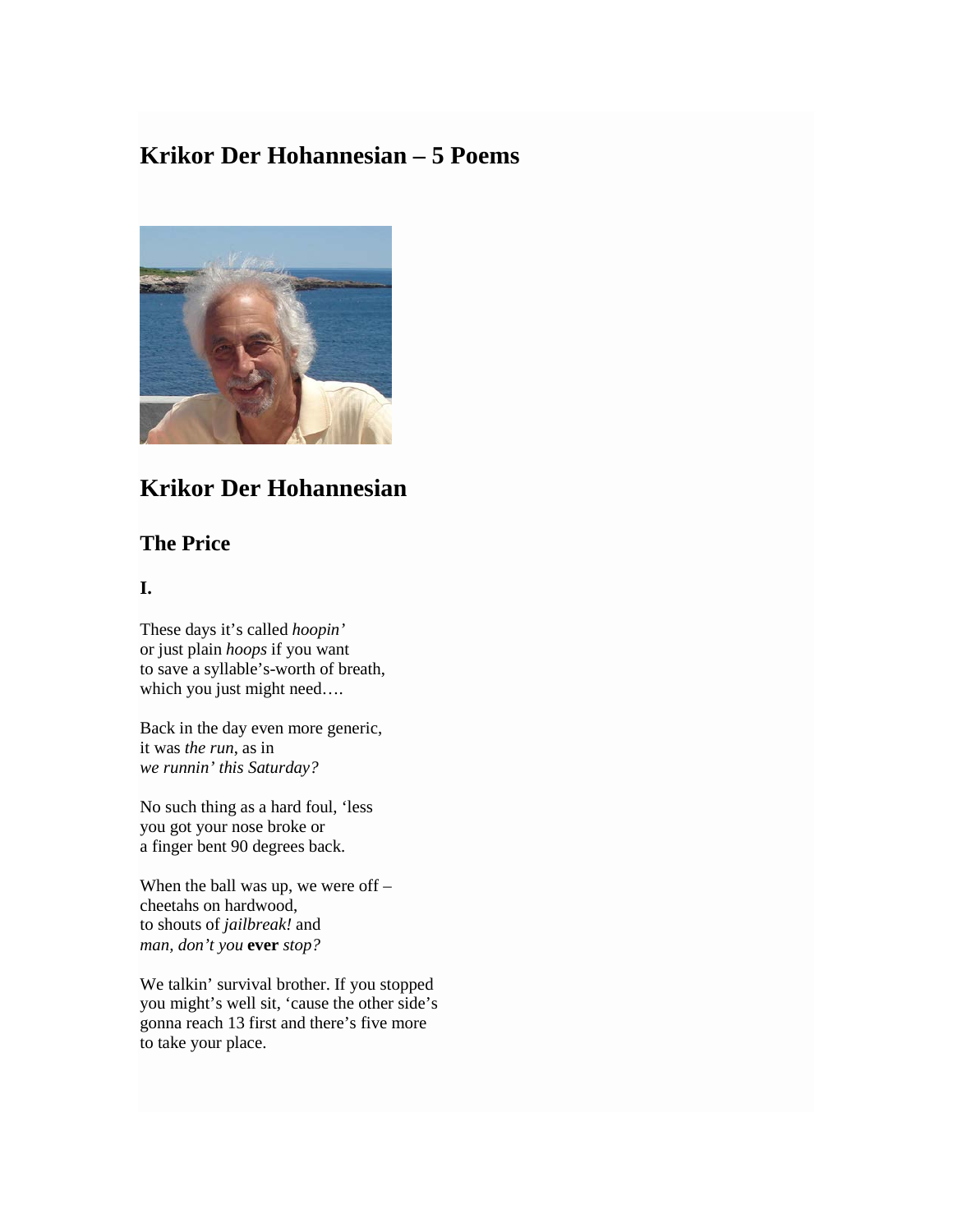#### A memory now, all of it, alive only in gnarled knuckles and treacherous knees, feet with the instinct to run even as the brain howls *NO!*

and there ain't no runnin' from it, a corner's been turned, the walk grows shorter, your time to sit close by.

### **THE DUNES AT PAMET BEACH**

Standing here, toes dug into shifting sands, images of war and human suffering an ocean away. No sounds of strife assault the ears, only the gentle rhythmic slap-slap of a pacific sea tatted with whitecaps, a neap tide washing over mussels, clam shells, shards of feldspar and granite.

A bloated full moon, birthed from amniotic fluid, oozes orange-red, as from a wound, through the gauze curtain of haze veiling the horizon. Scant hours before it had gazed down on Gaza, Jerusalem, the West Bank, Aleppo….

Cape Cod National Seashore Truro, MA

### **WHEN THE EARTH WAS FLAT**

Life was simpler before Copernicus, the earth was flat – plain and simple, though where it ended no one seemed to know.

Did the oceans flow to some undefined edge, spill over like a giant waterfall? How, then, to explain the tides? Or the conundrum of what lay beyond land's end? What about

#### **II.**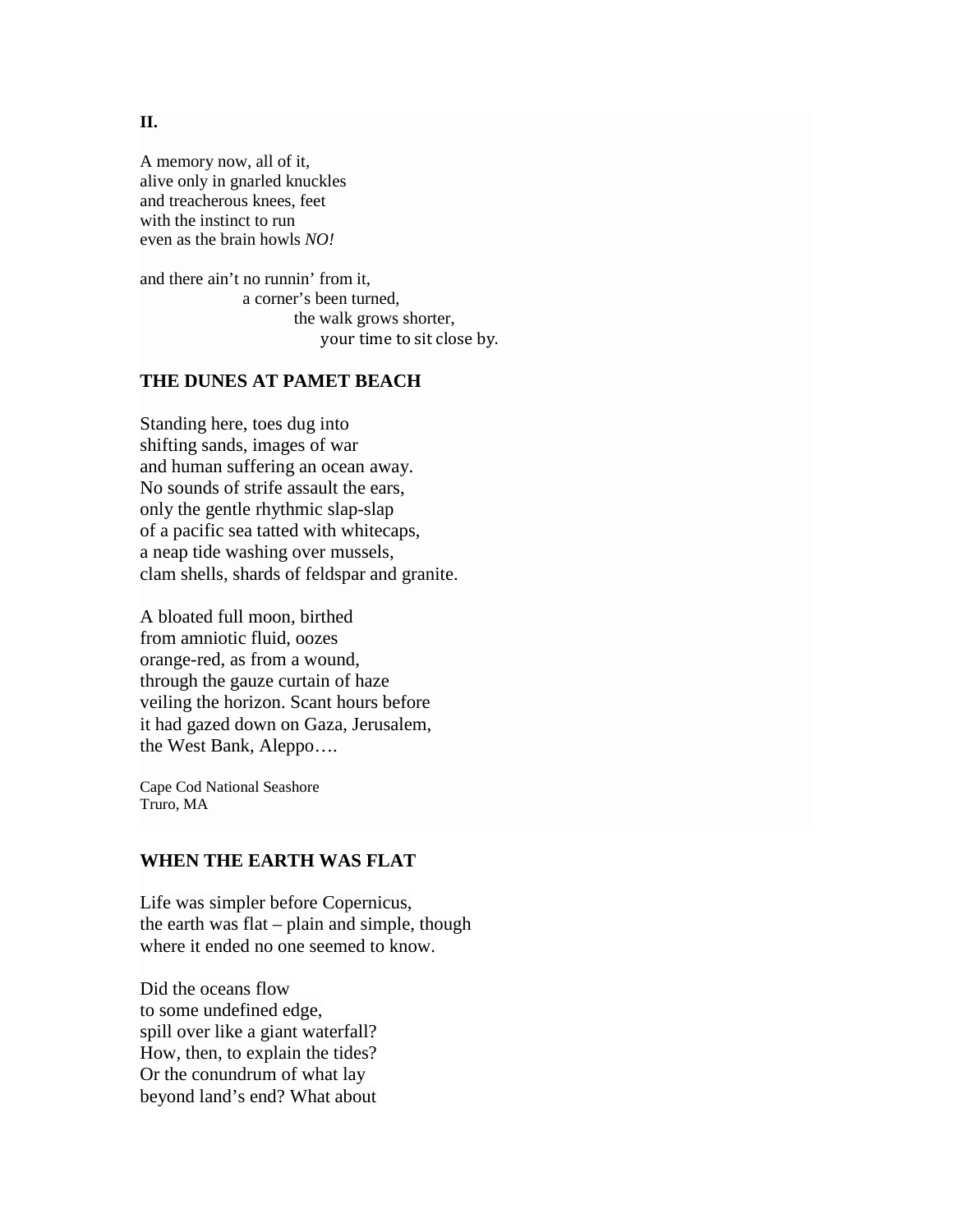the diurnal arc of the sun or the nightly spiral of the moon and stars?

Who knew then of quarks and mesons, black holes and gravity? The flat earthly plane was at the center and all else revolved around it, edges be damned but for a few – those intrepid explorers whose collective gut knew there had to be more to it.

Which brings us to asymptotes, spheres and circles, the paradox of no beginning nor an end, the enigma of birth and death – a puzzle left to woodland deities and gods of our creation – that is until Galileo and his ilk came along, heretics all, excommunicated for the sin of audacity.

#### **THE ATTIC**

Tapestries of gossamer festoon rough-hewn rafters. Knotty old floorboards groan under a century's burden of memories, dust-coated secrets buried in decaying chests, hearts stilled and gone frigid.

A shaft of skittish sunbeams pierces a grimy window, spotlighting crazed sepias of austere gentlemen in over-starched high collars and ladies bedecked in lacy décolletage and frilly hats, looking quite prim and proper.

In a dank, dusty corner where the sun never visits a doll lies long-abandoned, naked and crumpled, eyes rolled back in a face of fractured china.